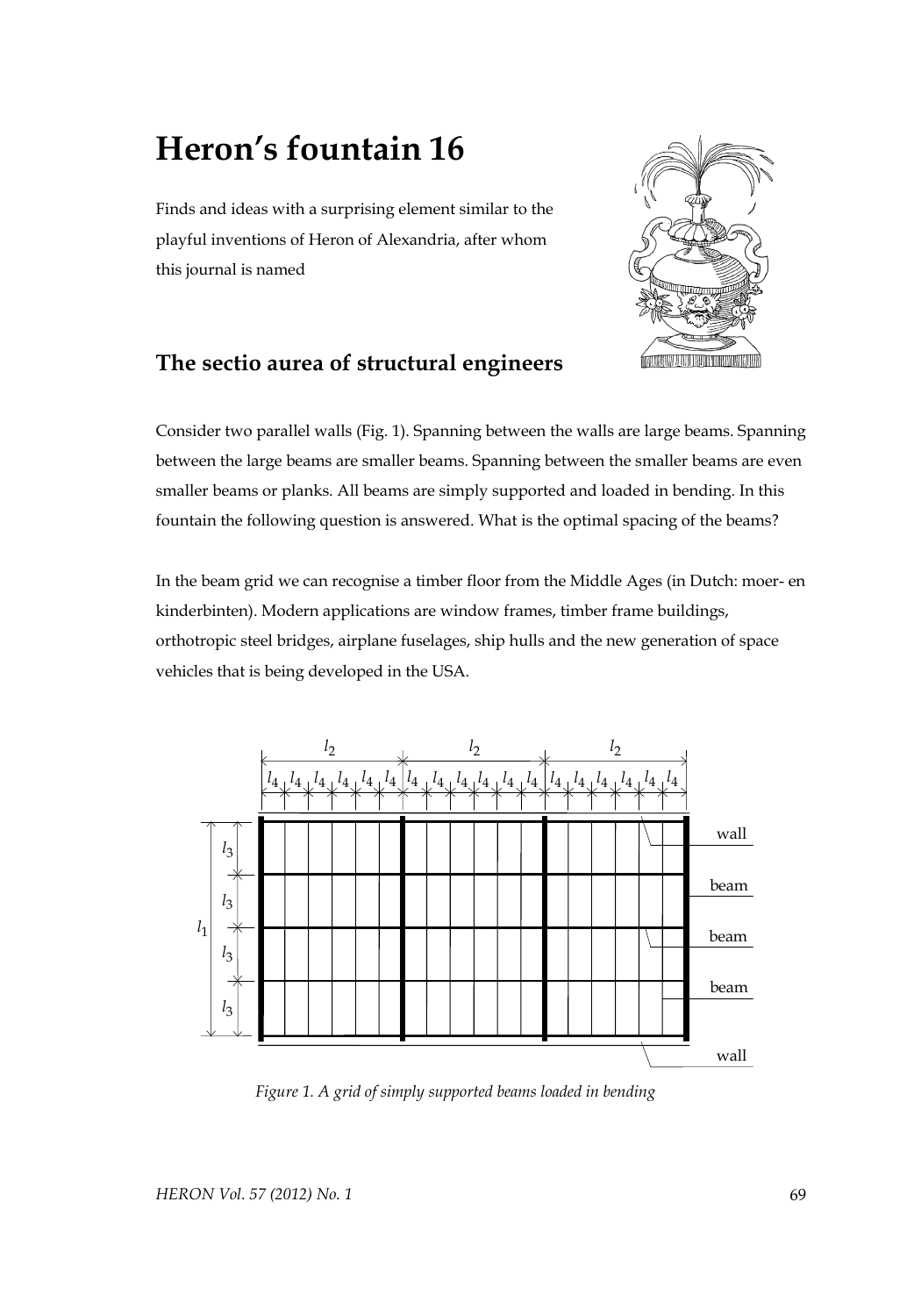The beams have different lengths. These lengths are numbered from 1 to *m*–1 (Fig. 1). The largest moment in a beam with a length *<sup>i</sup> l* is approximated by

$$
M_i = \frac{1}{8} p l_{i+1} l_i^2 \tag{1}
$$

where  $p$  is a distributed load  $\left[\kappa N/m^2\right]$ . Self-weight of the beams is added to the distributed load. It is assumed that the beam cross-sections are rectangular with a width *b* and a depth *h*. Beams of different length have different cross-section dimensions but the aspect ratio is the same for the cross-sections of all beams.

$$
b_i = \alpha h_i \tag{2}
$$

The largest stress in each beam is equal to the allowable stress *f*.

$$
f = \frac{M_i}{\frac{1}{6}b_i h_i^2} \tag{3}
$$

The number of beams of one length is

$$
n_i = \frac{A}{l_i l_{i+1}}
$$
\n<sup>(4)</sup>

where *A* is the area covered by the beam grid. The volume of all beams together is

$$
V = \sum_{i=1}^{m-1} b_i h_i l_i n_i . \tag{5}
$$

It may seem that edge beams are neglected. However, edge beams carry half the surface of normal beams and have half the width of normal beams. Therefore, two edge beams are equivalent to one normal beam, which is perfectly described by the equations. The material volume is minimal with respect to the beam spacing.

$$
\frac{\partial V}{\partial l_i} = 0 \qquad i = 2 \text{ to } m-1 \tag{6}
$$

Note that the span <sup>1</sup> *l* and the smallest beam spacing *l <sup>m</sup>* are not variables. Substitution of Eq. 1 to 5 in Eq. 6 gives a surprisingly simple result.

$$
l_{i+1} = 64 \frac{l_i^5}{l_{i-1}^4} \qquad i = 2 \text{ to } m-1 \tag{7}
$$

Most variables have dropped out of the equation such as the aspect ratio  $\alpha$ , the allowable stress *f* and the distributed load *p*.

Example 1: if  $l_1 = 16$  m and  $l_2 = 3$  m then  $l_3 = 0.24$  m,  $l_4 = 0.0006$  m,  $l_5 = 0.000000000001$  m, etc. In a realistic application we interrupt the sequence after 2 and replace the number 3 beams by panels.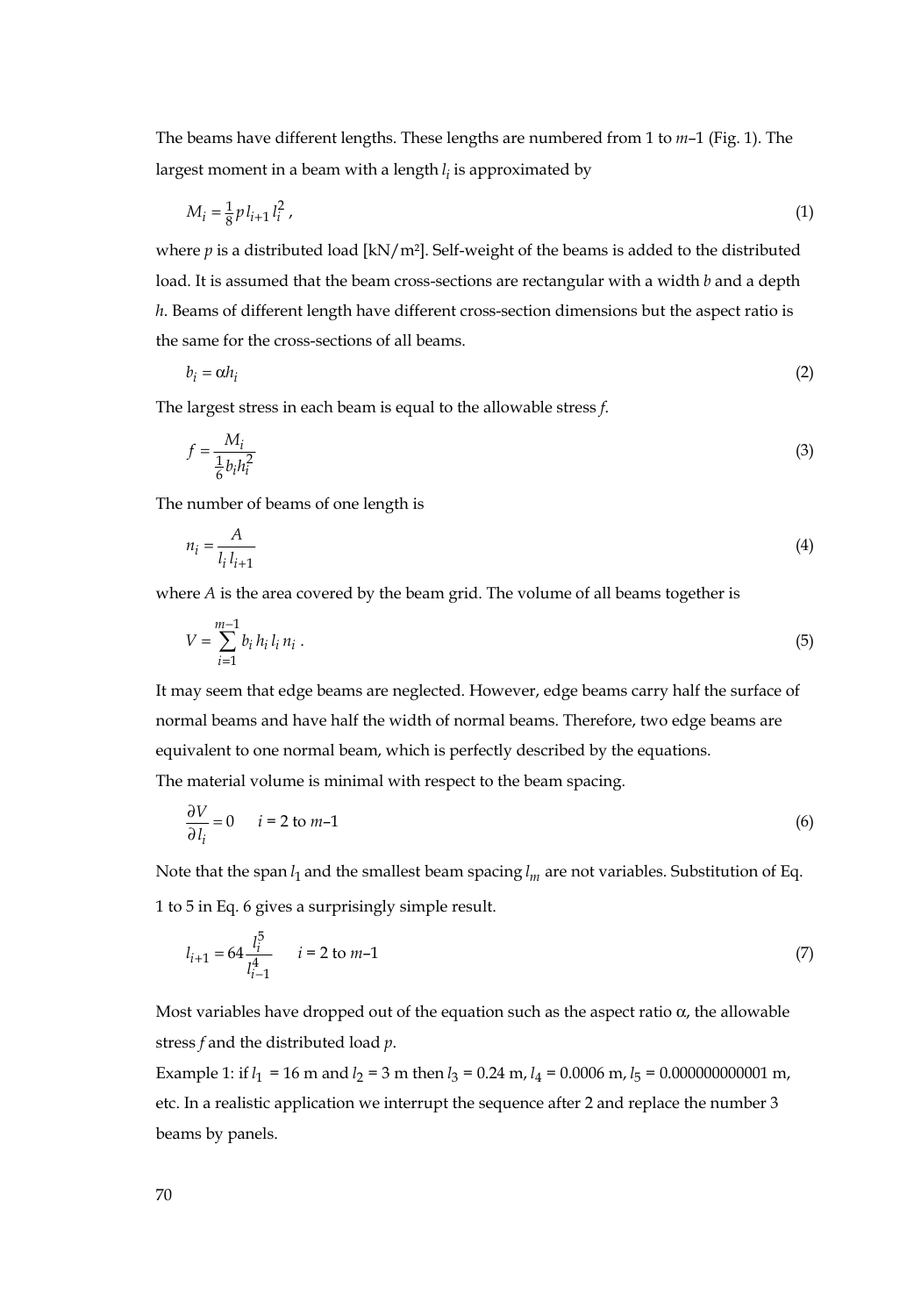Example 2: if  $l_1 = 16$  m and  $l_2 = 4$  m then  $l_3 = 1$  m,  $l_4 = 0.25$  m,  $l_5 = 0.0625$  m, etc. In a realistic application we cut the sequence after 3 and replace the number 4 beams by floorboard. Alternatively, we can cut after 4 and replace the number 5 beams by roofing tiles.

Example 3: if  $l_1 = 16$  m and  $l_2 = 5$  m than  $l_3 = 3.05$  m,  $l_4 = 27.1$  m,  $l_5 = 10795211$  m, etc. This last example is not realistic after beams 2 because beams 3 have a spacing larger than their lengths. The examples show that  $l_2$  has a large influence on the optimal grid. Clearly, we prefer to select  $l_2$  such that it provides the right  $l_m$  for supporting the product that closes the surface.

We can also start with the smallest beam spacing *l <sup>m</sup>* and calculate the larger beam spacings. To this end Eq. 7 is rewritten.

$$
\frac{l_i}{l_{i-1}} = \left(\frac{1}{64} \frac{l_{i+1}}{l_i}\right)^{\frac{1}{4}}
$$
\n(8)

Starting with  $\frac{l_{i+1}}{l_{i+1}}$ *i*  $\frac{l_{i+1}}{l_i}$  = 0.05 the sequence is,  $\frac{l_i}{l_{i-1}}$ *i i*  $\frac{l_i}{l_{i-1}}$  = 0.167, 0.226, 0.244, 0.248, 0.249, etc. It converges quickly to  $\frac{1}{4}$  for any positive starting value. It can be concluded that approximately  $l_{i+1} = \frac{1}{4}l_i$ . The smallest beam spacing can be rounded to the required value (Fig. 2).

The table on the next page shows the results of a detailed study. Every beam grid has a span <sup>1</sup>*l* and a spacing of the smallest beams *l <sup>m</sup>* . The ratio of these numbers is shown in the first column. From this ratio follows the optimal number of beam lengths shown in column 2. From this follows the spacing of the first beams shown in column 3. From this follows the material volume shown in column 4.

The analysis has been repeated for grids of continuous beams instead of simply supported beams. Except for the material volume in the table, the results for these grids are exactly the same.

Architects have their sectio aurea or golden ratio of  $1: \frac{1}{2}(1-\sqrt{5})$  . It appears that structural engineers also have a sectio aurea. It is simply 1 : 4 .

P.C.J. Hoogenboom, Delft University of Technology, the Netherlands